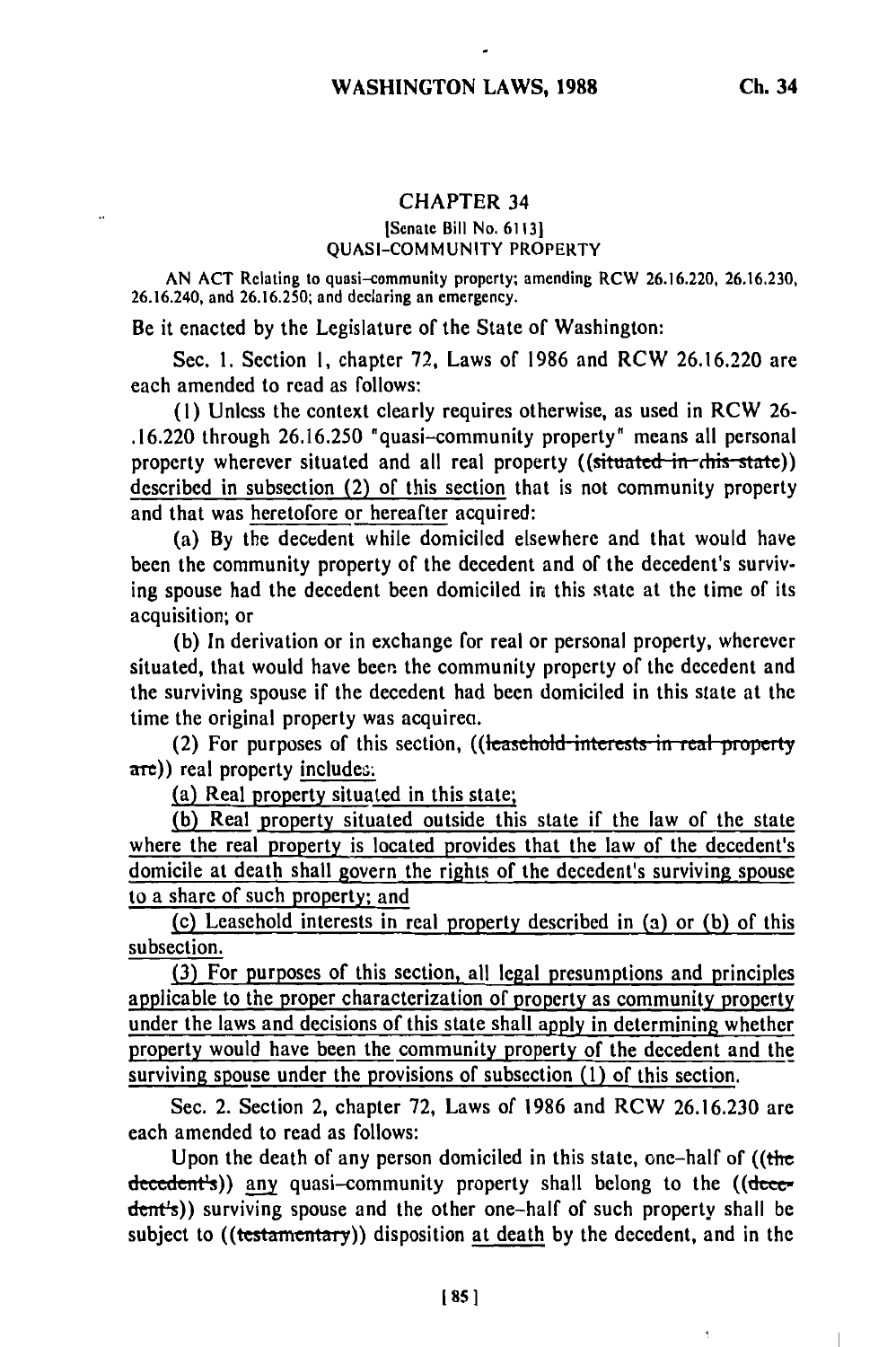absence thereof, shall descend in the manner provided for community property under chapter 11.04 RCW.

Sec. 3. Section 3, chapter 72, Laws of 1986 and RCW 26.16.240 are each amended to read as follows:

**(1)** If a decedent domiciled in this state on the date of his or her death made a lifetime transfer of a property interest that is quasi-community property to a person other than the surviving spouse within three years of death, ((without adequate consideration and without the consent of the sur-<br>viving spouse;)) then within the time for filing claims against the estate as provided by RCW 11.40.010, the surviving spouse may require the transferee to restore to the decedent's estate one-half of such property interest, if the transferee retains the property interest, and, if not, one-half of its proceeds, or, if none, one-half of its value at the time of transfer, if:

(a) The decedent retained, at the time of death, the possession or enjoyment of or the right to income from the property interest;

(b) The decedent retained, at the time of death, a power, either alone or in conjunction with any other person, to revoke or to consume, invade or dispose of the ((principal)) property interest for the decedent's own benefit; or

(c) The decedent held the property interest at the time of death with another with the right of survivorship.

(2) Notwithstanding subsection (1)  $((a), (b),$  and  $(c))$  of this section,  $((a))$  no such property interest, proceeds, or value may be required to be restored to the decedent's estate if:

(a) Such property interest was transferred for adequate consideration;

**(b)** Such property interest was transferred with the consent of the surviving spouse; or

(c) The transferee  $((who-purchases))$  purchased such property  $((or$  $\sigma$ )) interest in property from  $(\sigma)$ ) the decedent ((for value)) while believing in good faith that  $((such))$  the property  $((is))$  or property interest was the separate property of the decedent and  $((does))$  did not constitute quasicommunity property ((s<del>hall not be required to restore property, proceeds, or</del><br>value to the decedent's estate under this provision)).

 $((2))$  (3) All property interests, proceeds, or value restored to the decedent's estate under this section shall belong to the surviving spouse pursuant to RCW 26.16.230 as though the transfer had never been made.

 $((+3))$  (4) The surviving spouse may waive any right granted hereunder **by** written instrument filed in the probate proceedings. If the surviving spouse acts as personal representative of the decedent's estate and causes the estate to be closed before the time for exercising any right granted **by** this section expires, such closure shall act as a waiver by the surviving spouse of any and all rights granted **by** this section.

Sec. 4. Section 4, chapter **72,** Laws of 1986 and RCW 26.16.250 are each amended to read as follows: